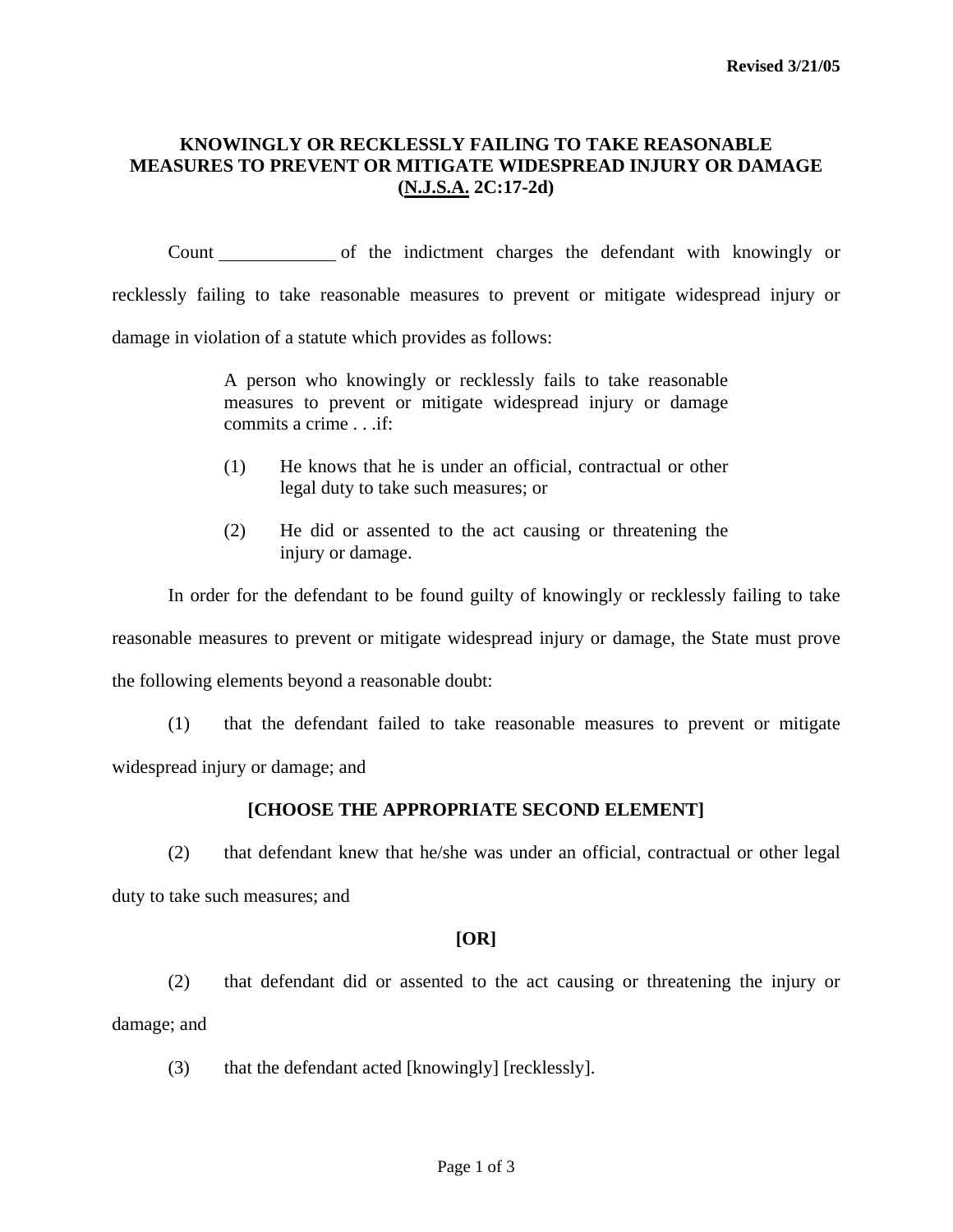### **KNOWINGLY OR RECKLESSLY FAILING TO TAKE REASONABLE MEASURES TO PREVENT OR MITIGATE WIDESPREAD INJURY OR DAMAGE (N.J.S.A. 2C:17-2d)**

 The first element the State must prove beyond a reasonable doubt is that the defendant failed to take reasonable measures to prevent or mitigate widespread injury or damage. The term "widespread injury or damage" means serious bodily injury to five or more people or damage to five or more habitations or to a building which would normally have contained 25 or more persons at the time of the offense. "Serious bodily injury" means bodily injury which creates a substantial risk of death or which causes serious, permanent disfigurement, or protracted loss or impairment of the function of any bodily member or organ.

 The second element the State must prove beyond a reasonable doubt is [that the defendant knew that he/she was under an official, contractual or other legal duty to take such measures] [that the defendant did or assented to the act causing or threatening the injury or damage].

 The third element the State must prove beyond a reasonable doubt is that the defendant acted knowingly or recklessly. A person acts knowingly with respect to the nature of his/her conduct or the attendant circumstances if he/she is aware that his/her conduct is of that nature, or that such circumstances exist, or he/she is aware of a high probability of their existence. A person acts knowingly with respect to a result of his/her conduct if he/she is aware that it is practically certain that his/her conduct will cause such a result.

 A person acts recklessly with respect to the nature of his/her conduct or a result thereof when he/she consciously disregards a substantial and unjustifiable risk. The risk must be of such a nature and degree that, considering the nature and purpose of the actor's conduct and the